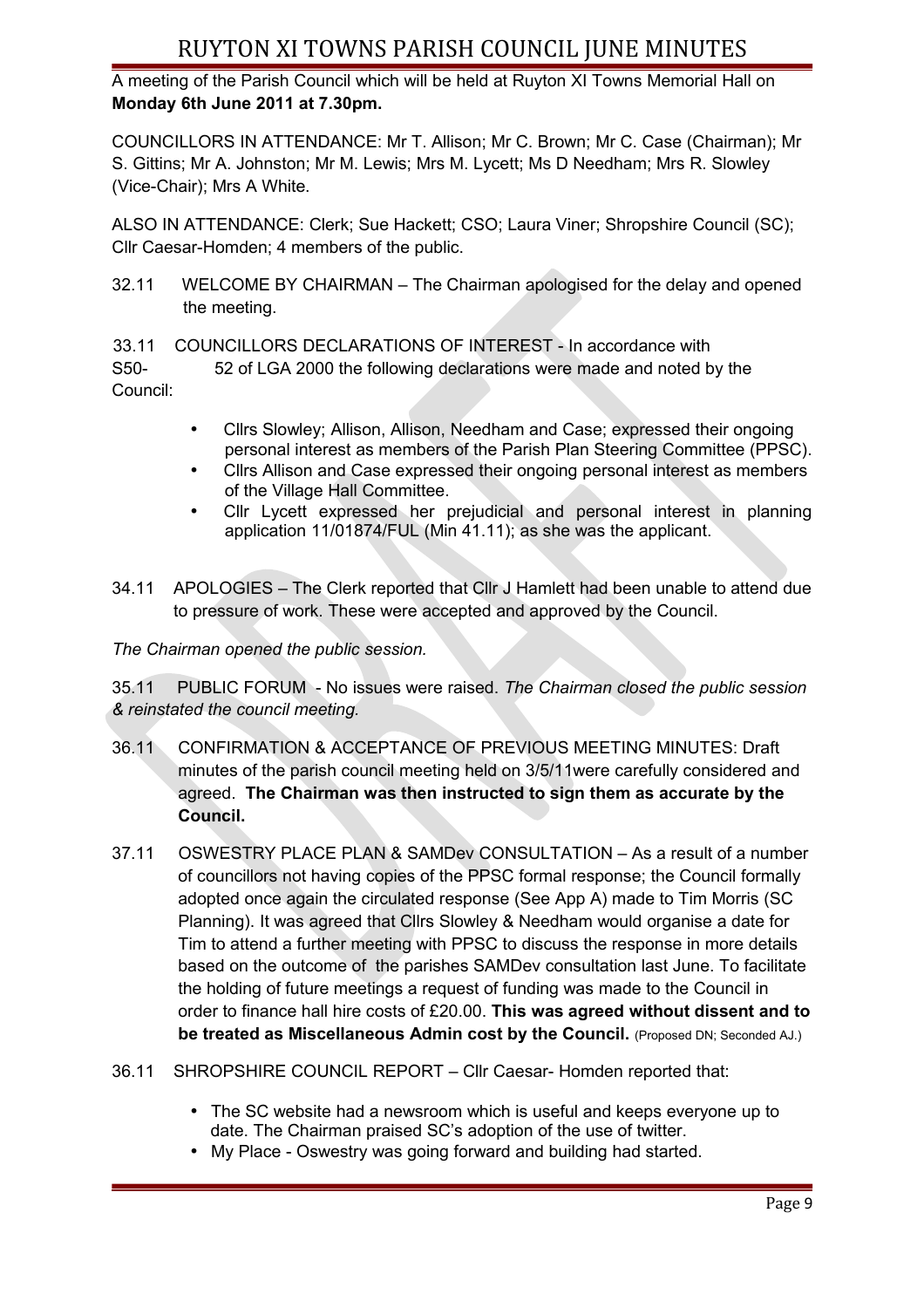- A SC Cabinet reshuffle had taken place. Regeneration in the county had resulted in a new look at retaining young people at work in the county.
- Trading Standards had warned against an invoicing scam and a E bay smart phones scam.
- A local otter survey was being organised by Clive Dean.
- She was holding by invitation only two public consultation events: Development of Bridge Inn Field – on 24/6; between 3.00 - 6.00pm; Development of Dunning Close/Arundel Close Play area between 3.00 – 6.00pm on 23/6. **The Parish Council nominated as their representative for both events Cllr Slowley.**
- The next LJC meeting 16/6 Summary Event proposed for 3/9/11
- Pylon Meetings: SC as consultees on 15/6 a Cabinet meeting; delegate from PC welcome to attend. Kinnerley PC event 10/6; Area meeting 7/6. She looked forward to receiving any views people had on the subject. Cllr Lewis; Brown and Gittins expressed their concerns about the environmental damage and social damage caused by local communities and neighbours disagreeing over the pylons locations.
- Platt Bridge Closure A local public meeting has been held and confirmed the bridge will be closed for 3 weeks out of the 8 weeks of repairs; she stated that there was no alternative. Late August has been suggested as a possible date; and would confirm. She added that she was trying to organise an alternative bus route for the period.

39.11 PPSC – PARISH PLAN UPDATE – See Detailed report App A - Cllr Slowley.

40.11 OTHER LOCAL REPORTS:

(a) Pre – School: The Chairman reported on a request to fund a play house rather than a picnic bench (See Prev April Minutes 14.11). Additional funding of £50.00 was required to finance the purchase net of VAT the play house i.e. £300.00. It was agreed without dissent that additional funding would be financed by savings and vired to the budget account. ( Proposed; RS; Seconded AJ)

(b - d) Dunning Close & Bridge Inn Field & LJC Report Update see 36.11 above.

(e) Police Report – The Chairman welcomed CSO Laura Viner who reported that since May there had been 2 reported crimes; (theft of a field scarer and a vehicle). These were noted.

41.11 PLANNING (a) The following planning applications were considered:

Reference: 11/02197/LBC Pradoe West Felton. Proposed: Internal and external alterations in connection with replacement of one window with double doors affecting a Grade II Star Listed Building. **Council resolved without dissent that they did not wish to make comments or raise objections.**

*Cllr Lycett left the room.*

Reference: 11/01874/FUL 1 Doctors Meadow Ruyton Xi Towns Shrewsbury SY4 1LX Proposed: Erection of a single storey extension to side. **Council resolved without dissent that they did not wish to make comments or raise objections.** *Cllr Lycett returned to the room.*

Reference: 11/02328/FULWater Treatment Works, Pound Lane, Ruyton Xi Towns Proposal: Proposed non material amendment attached to planning permission 08/15681/FUL to amend Condition 3 of the approval for the creation of a production borehole function at the WTW site.- **Council resolved without dissent that they would**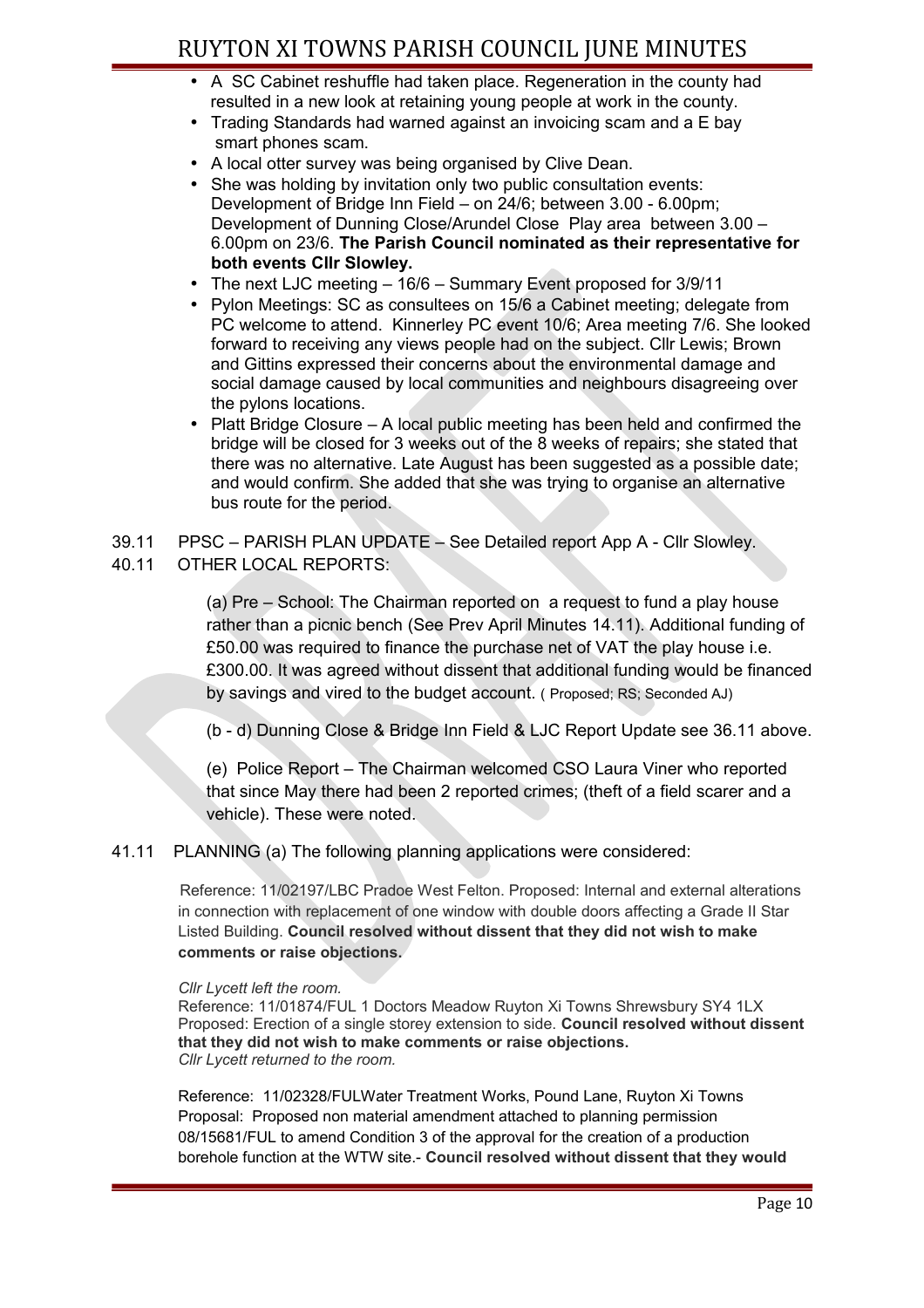## RUYTON XI TOWNS PARISH COUNCIL JUNE MINUTES

**write again to Fisher German and copy Shropshire Council Planning on the correspondence reiterating comments made in the earlier letter requesting additional screening at the site etc**.

All planning comments were agreed without dissent by the Council. (Proposed CC; Seconded AJ.)

(b) The following planning decisions were notified to the Council:

Ref: 11/01554/FUL Croft House, Olden Lane, Ruyton XI Towns, Proposal: Erection of a single storey extension - SC Decision as yet awaited.

Rodefern Lane : Ref 10/03789/EIA Section 106 Legal Agreement has now been signed and the decision released on 13th May 2011. The application has been granted.

Cllr Slowley stated that she had attended the Foxhole planning application public enquiry and was impressed with the inspector's actions at the time. A decision was awaited.

- 42.11 FINANCE Report by Clerk
	- a. The Clerk confirmed that the Council was insured via Came & Co and that it had not been cost effective to follow up the claim for the street lamp as invoices received did not exceed the excess.
	- b. The following payments as presented were authorised by the Council; Cllrs Lycett and Lewis were instructed to check the supporting invoices and sign the cheques. The Chairman added that he had agreed the Clerk's pay calculation. (Proposed SG; Seconded TA.)

| Payee                          | Description                                                | Cha | £       |
|--------------------------------|------------------------------------------------------------|-----|---------|
| <b>Clerk</b>                   | First quarter salary 2011                                  | 255 | 1377.28 |
| <b>BrokerNetwork Ltd</b>       | Came & Co Insurance renewal 2011/12                        | 253 | 464.27  |
| Vice Chair                     | Mileage costs refunded for LJC and training meetings 10/11 | 256 | 34.86   |
| Chairman                       | Costs relating to procurement play house for pre-school    | 257 | 375.00  |
| <b>Clerk</b>                   | Reimbursement of home office costs re Broadband/Tele.      | 258 | 52.72   |
| <b>HMRC</b>                    | Tax for the quarter                                        | 259 | 343.80  |
| <b>V&amp;W Electrics Ltd</b>   | Connection of new column                                   | 260 | 32.26   |
| <b>Staples</b>                 | Files, stationery items, 5 drawer filing system, stamps    | 261 | 49.26   |
| Mr Townson                     | Internal Audit fee 2010-11                                 | 262 | 100.00  |
| CommunityCouncil<br>Shropshire | Localism training                                          | 263 | 30.00   |

(b) The Clerk reported on banking arrangements to date and increase in the Bank of Ireland interest rate. The Chairman presented a report which confirmed the security of Bank of Ireland funds. After due consideration and taking in to account the delays in Co Op Bank responding to the **Clerk the Council resolved without dissent to remain with the Bank of Ireland.** The following cheque signatories were confirmed: Cllrs Margret Lycett & Cllr Mike Lewis. Additional cheque signatories to be added to the mandate were agreed as being Cllr Colin Case & Cllr Ros Slowley. It was also agreed that the Clerk Mrs SD Hackett should act as